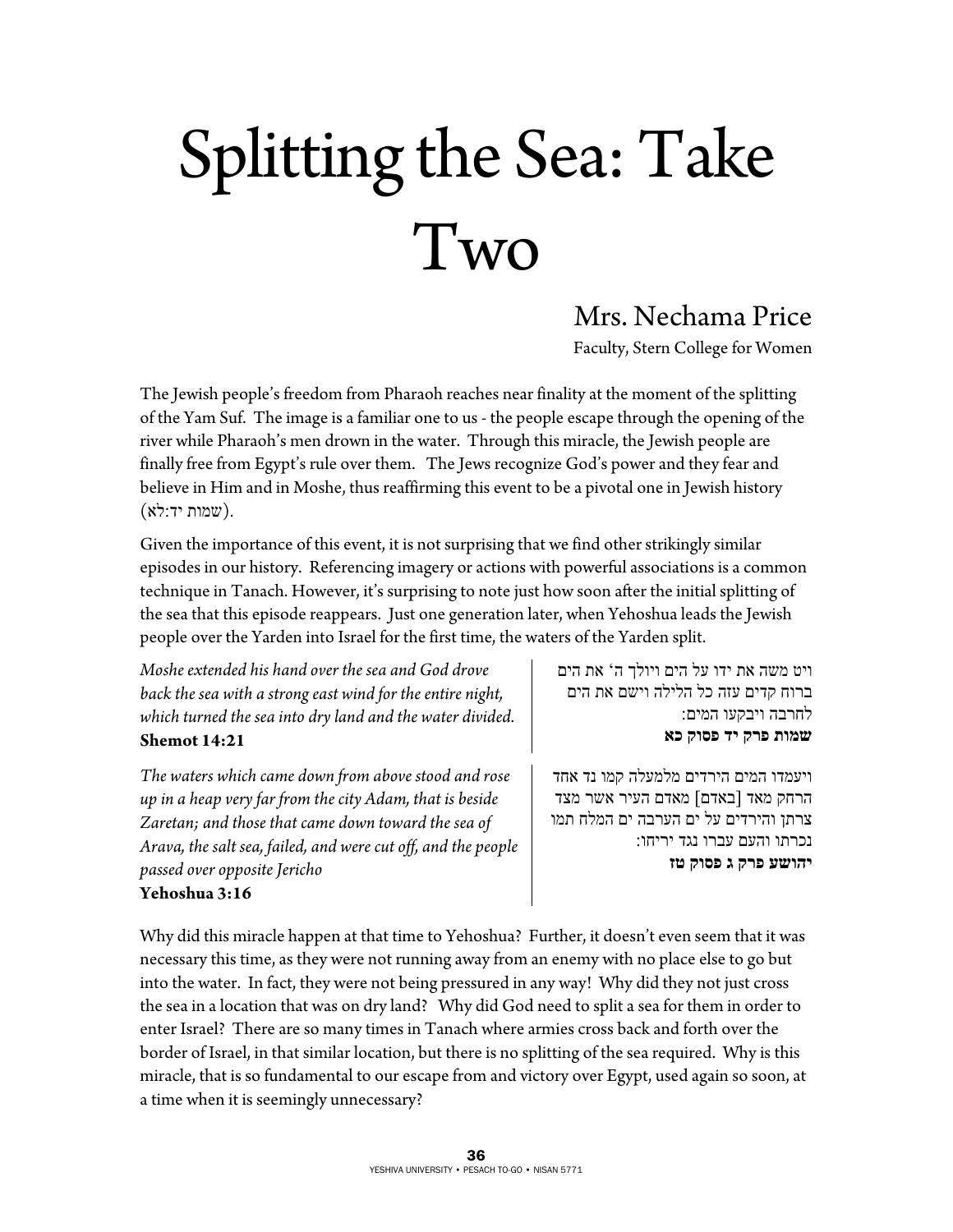To begin to formulate a response to this question, recall that this is not the only story of Sefer Yehoshua that is reminiscent of the experiences of Moshe and that first generation.

In the second perek of Sefer Yehoshua, Yehoshua sends meraglim into Israel to spy before entering the land - *this* is actually our first introduction to a series of episodes and images that occur to both Moshe and Yehoshua (ג:ג, יהושע ב:א). Soon after, in the third and fourth perekim of Sefer Yehoshua, Yehoshua imitates the travel configuration of the camp that Moshe initiated, leading with the kohanim and the Aron in front of the people (במדבר י:לג, יהושע ג:ו). Next is our episode of the splitting of the Yarden. After that, Yehoshua builds a monument of stones on the dry land of the Yarden and then another in Gilgal, just like the monument of stones built by Moshe on the other side of the Yarden in the land of Moav.<sup>57</sup> Immediately after entering Israel, Yehoshua instigates a mass brit mila for the Jewish people, just like Moshe did after leaving Mitzrayim ( יהושע ה:ג-ה). Similarly, Yehoshua leads a public celebration of the holiday of Pesach, an obvious reminder of the original Pesach celebration that took place under Moshe's leadership.

The next episode for Yehoshua is a revelation from God, where he is visited by an angel. This meeting appears to have striking parallels to the meeting of Moshe and Hashem at the burning bush. Both Moshe and Yehoshua are told to remove their shoes because the ground that they are standing upon is holy and then given instruction of what to do (שמות ג:ה, יהושע ה:

Later in the sefer, in the second battle against the people of Ai, we are once again reminded of Moshe and his tactics. In Moshe's famous battle against Amalek, Moshe stands on a mountain holding up his hands in the air. As long as his hands are raised, the Jewish people are successful (שמות יז:יא-יב). In the second battle against Ai, Yehoshua's strategy also involves raising his hands to effect change (in this case, it was a call for the Jewish soldiers waiting in ambush to enter the battle). Just like Moshe did not put his hands down until the war was won, so too, Yehoshua was told to keep his hand up in the air (כו,יח:ח יהושע(. Finally, in Yehoshua's battle against those attacking Givon, Hashem sends hail on the enemy, clearly drawing on our recollection of the plague of hail in Egypt (יהושע י:יא).

With these episodes as backdrop, we should revisit our original question. Now the question is not specifically why the splitting of the sea occurs again, but rather why do so many events that first happened during Moshe's leadership recur again one generation later with Yehoshua?

To begin to answer this question, it's important to understand Yehoshua's role; it is not simply to lead the Jewish people, but to continue the mantle of leadership and further the agenda established by his mentor, Moshe. Moshe died prior to the Jews entering Israel; therefore, this becomes the main responsibility of Yehoshua. We see this continuity of leadership highlighted in the language of the pesukim. Prior to the Jews' mistakes of the middle of Sefer Bemidbar, the pesukim culminate with the following:

*And it came to pass, when the ark set forward, that Moshe* 'ה קומה משה ויאמר הארן **בנסע ויהי**

 $\overline{a}$ 

 $^{57}$  This parallel is highlighted in the Gemara: :שנאמר:  $^{\circ}$ שה מואה שהקים משה בארץ מואב, שנאמר:  $^{\circ}$ (דברים א) בעבר הירדן בארץ מואב הואיל משה באר וגו', ולהלן הוא אומר: (דברים כז) וכתבת עליהן את כל דברי התורה הזאת וגו', ואתיא באר באר; ואחד שהקים יהושע בתוך הירדן, שנאמר: (יהושע ד) ושתים עשרה אבנים הקים יהושע בתוך הירדן; ואחד שהקים בגלגל, שנאמר: (יהושע ד) ואת שתים עשרה האבנים האלה אשר לקחו וגו .'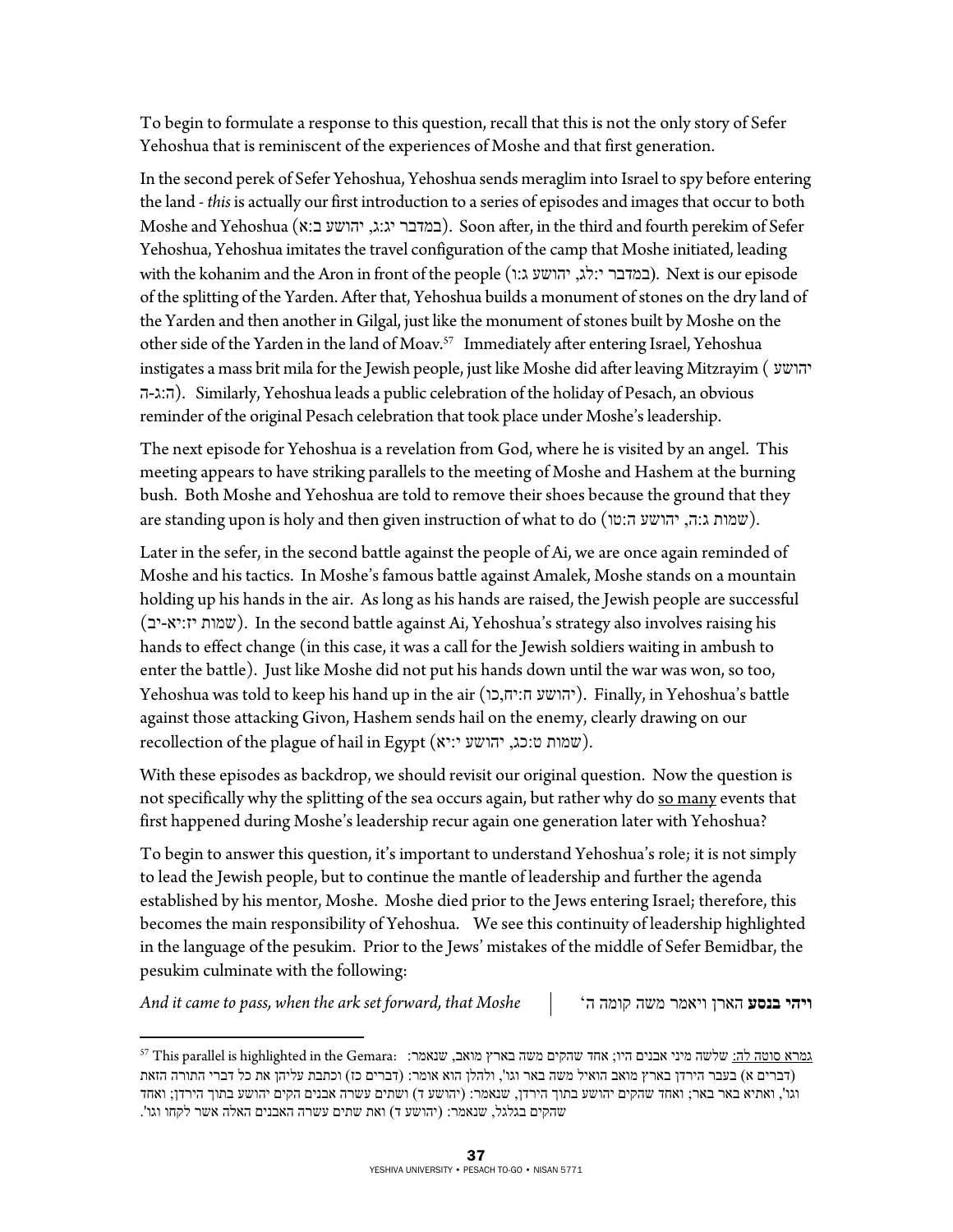*said, rise up, Hashem, and let our enemies be scattered, and let those who hate you flee before you.* **Bemidbar 10:35** 

ויפצו איביך וינסו משנאיך מפניך: **במדבר פרק י פסוק לה**

However, immediately after this pasuk, the Jewish people do and say things that prevent that generation from being worthy of entering the land of Israel.<sup>58</sup> Amazingly, one generation later, when the time finally arrives for the people to enter the land and Yehoshua is ready to lead them in, similar words are used to describe the travel:

*And it came to pass, when the people removed from the tents, to pass over the Yarden, and the priests bearing the ark of the covenant before the people.*  **Yehoshua 3:14** 

 $\overline{a}$ 

**ויהי בנסע** העם מאהליהם לעבר את הירדן והכהנים נשאי הארון הברית לפני העם: **יהושע פרק ג פסוק יד**

This highlights the continuity of nationalistic agendas that began with Moshe and continued with Yehoshua. Further, once bringing the Jews into Israel, Yehoshua performs all the same tasks that God has originally commanded Moshe.

*As God commanded Moshe his servant, so did Moshe command Yehoshua, and so did Yehoshua; he left nothing undone of all that God had commanded Moshe.* **Yehoshua 11:15**  כאשר צוה ה' את משה עבדו כן צוה משה את יהושע וכן עשה יהושע לא הסיר דבר מכל אשר צוה ה' את משה: **יהושע פרק יא פסוק טו**

This refers to his political leadership, which included giving out the nachalot and dealing with the tribes of Reuven, Gad and Menashe to ensure they comply with the deal that Moshe made with them (דבובר לב:כ-כב, יהושע א:יג-יח, יג:ה). Similarly, Yehoshua was to continue Moshe's role as chief teacher/educator, teaching the Torah and brachot and klalot in Israel, information already taught by Moshe to the Jewish people (הברים א:ה, יא:כו, יהושע ח:לד-לה). Yehoshua establishes a new covenant between Hashem and the Jewish people in Israel, even though one was already שמות יט:כ, כד:ד-ח, יהושע כד:כד-כו) formed between Hashem and Bnei Yisrael by Moshe

With this as backdrop, and understanding Yehoshua's role as Moshe's successor, it's likely that Yehoshua was frightful of the challenge of the responsibilities that lay ahead of him. In fact, the Chumash and the Navi bespeak this fear by highlighting each time somebody tries to calm him with a blessing of strength - "ואמץ חזק".

Moshe tells him to calm down in Devarim (ז:לא דברים(. Hashem tells Moshe in Devarim to remind Yehoshua to be strong (דברים לא:כג). In fact, there are three distinct points near the very beginning of Sefer Yehoshua where Hashem tells him to calm down and be strong (יהושע א:ו-ז). Further, in Devarim, Moshe tells the Jews to say חזק to Yehoshua (לח:א דברים (and then again in

<sup>58</sup> Bemidbar perek 11 tells the stories of the מתאוננים) complainers) and the אספסוף) complainers for meat). Bemidbar perek 13-14 tells the story of the Meraglim. Bemidbar perek 16-17 tells the story of the Korach rebellion. Bemidbar perek 20 tells the story of מריבה מי where the Jews complain for water. In Bemidbar perek 21, the Jews complain for food and water again. Bemidbar perek 25 tells the story of the sin of פעור בעל when the Jews commit adultery with the women of Moav.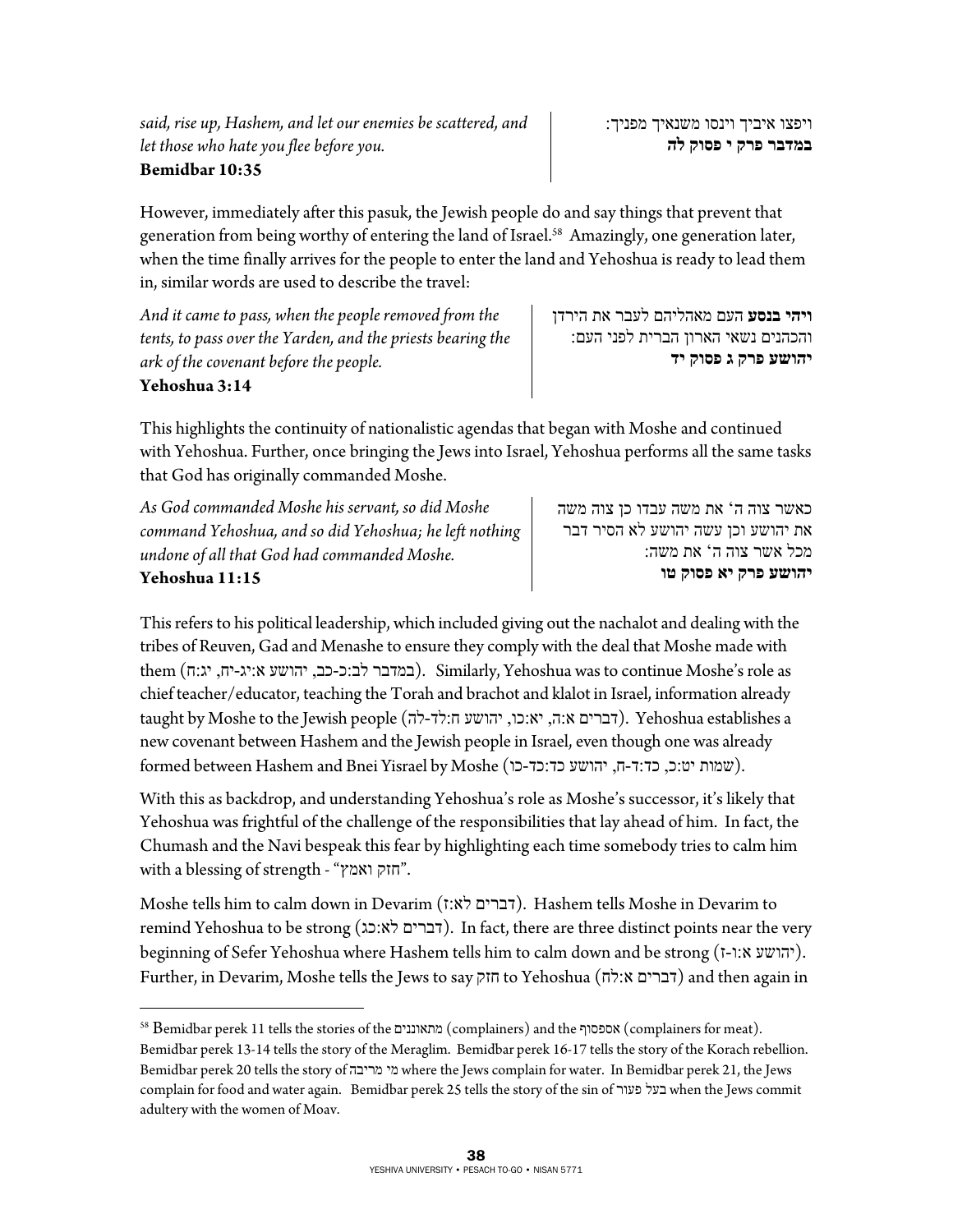the first perek of Sefer Yehoshua, Reuven, Gad and half of the tribe of Menashe tell Yehoshua ואמץ חזק) יח:א יהושע(. In sum, Yehoshua is told to be strong seven times! Only a new leader suffering from the fear of his new role could be so apprehensive as to require the message of strength from so many others.

It is not solely Yehoshua's fears and insecurities, though, that manifest themselves, but the same is true for the Jewish people. Simply, they are afraid of not having a leader as able as Moshe. How can anybody aptly serve in Moshe's role!? When Yehoshua speaks to Reuven, Gad and half of shevet Menashe to remind them of their promise to lead the Jewish people in battle, they answer him that they will listen to him **on condition** that he proves to them that God is with him like God was with Moshe.<sup>59</sup>

*And they answered Yehoshua, saying, All that you commanded us we will do, and wherever you send us, we will go. As we listened to Moshe in all things, so we will listen to you, only if Hashem is with you as He was with Moshe.* 

ויענו את יהושע לאמר כל אשר צויתנו נעשה ואל כל אשר תשלחנו נלך: **ככל אשר שמענו אל משה כן נשמע אליך רק יהיה ה' אלהיך עמך כאשר היה עם משה**: **יהושע א:טז -יז**

**Yehoshua 1:16-17** 

Of course, this creates a spiral effect, adding even more pressure on Yehoshua to prove himself worthy to follow in Moshe's footsteps as the leader with God's support. With this backdrop, we can appreciate specifically why God gives Yehoshua similar miracles to those that are given to Moshe - to affirm Yehoshua's leadership in the eyes of the Jewish people and Yehoshua himself. For that matter, from this perspective, we can clearly understand why Yehoshua mimics the miracles and actions of Moshe (to add to the authority of his leadership).

It is true that Yehoshua didn't need the sea to split - no one was chasing them and there were dry sections they could have crossed. But this, as with the other miracles, serves a completely different role: to validate Yehoshua as the successor of Moshe in the eyes of God and the people. Just as God split the sea for Moshe, reaffirming God to be the savior of the Jewish people and revalidating Moshe as their leader, so too, here it confirms God's continued providence over His people and validates Yehoshua as their leader. This is evident in the pesukim, as before the sea splits Hashem tells Yehoshua:

*And God said to Yehoshua, This day I will begin to magnify you in the eyes of the Jewish people, that they may know that, as I was with Moshe, so I will be with you.*  **Yehoshua 3:7** 

ויאמר ה' אל יהושע היום הזה אחל גדלך בעיני כל ישראל אשר ידעון כי כאשר הייתי עם משה אהיה עמך: **יהושע פרק ג פסוק ז**

And then, after the sea is split, this proves true:

ביום ההוא גדל ה' את יהושע בעיני כל ישראל ויראו *eyes the in Yehoshua magnified God ,day that On*

 $\overline{a}$ 

<sup>59</sup> Mesudat David reads this pasuk as a conditional statement. Only if G-d is with you, will we listen to you; if not, **מצודת דוד שם א:יז** רק וכו' - ר"ל לא נשמע אליך רק כשיהיה ה' עמך וכו' אבל לא בזולת זה: .you to listen not will we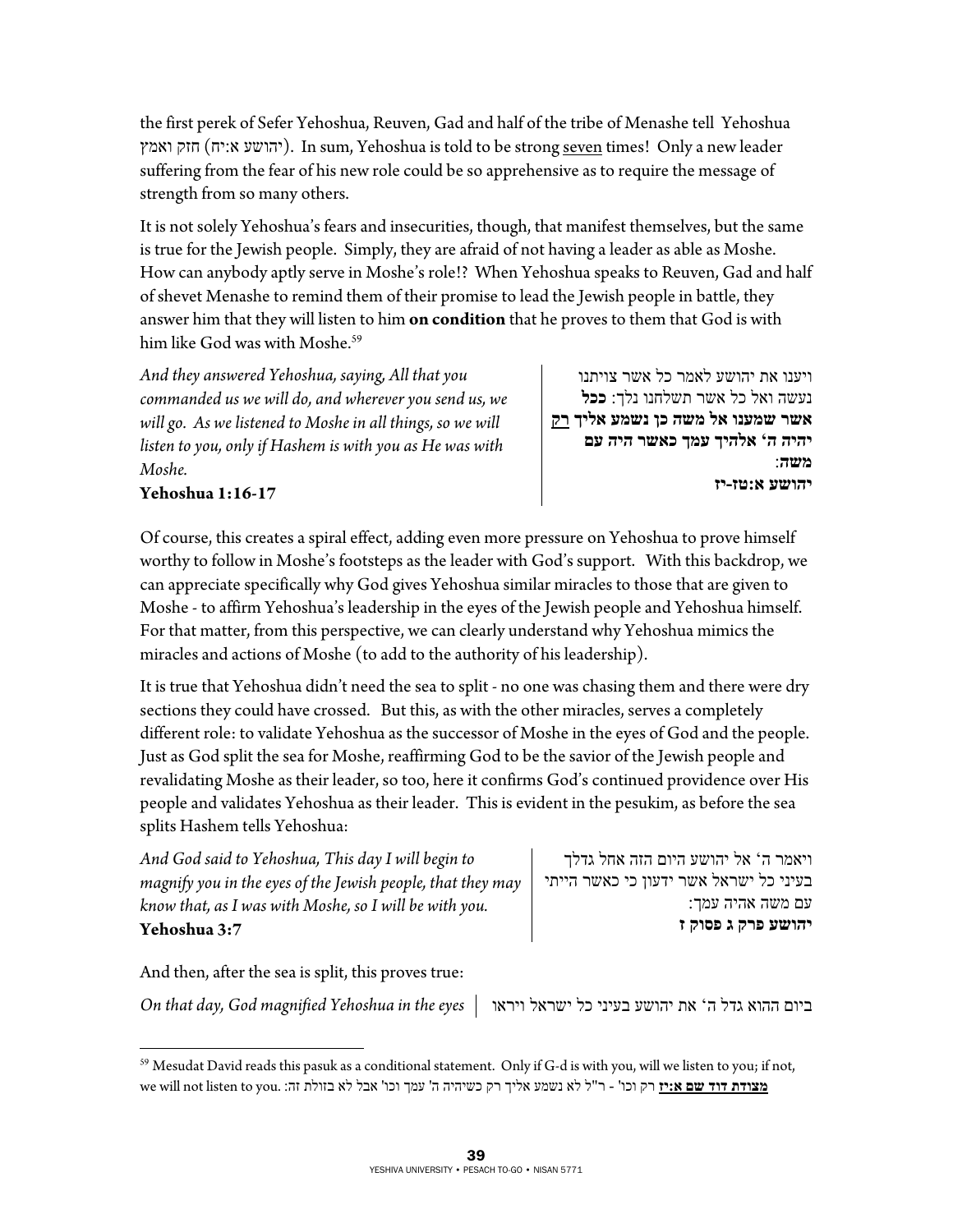*of all the Jewish people, and they feared him, as they feared Moshe, all the days of his life.*  **Yehoshua 4:14** 

On this first pasuk, Radak observes that by specifically copying the miracle first performed by Moshe, the Jewish people realize that God was with Yehoshua just as He was with Moshe:

| Just like I split the sea before Moshe, so too I will split | כי כאשר הייתי עם משה - כמו שבקעתי הים     |
|-------------------------------------------------------------|-------------------------------------------|
| the sea before you, because with this they will know that   | לפני משה כן אבקע הירדן לפניך ובזה ידעו כי |
| just like I was with Moshe, so too I am with you.           | כאשר הייתי עם משה אהיה עמך.               |
| Radak 3:7                                                   | רד"ק ג:ז                                  |

This episode highlights the growth of Yehoshua's leadership, both from the people's perspective (of Yehoshua) and also in his belief in himself as the new leader. As noted earlier, Yehoshua needs an extraordinary amount of chizuk and is told "ואמץ חזק "seven times. However, years later, after some successes in conquering much of the land and acquiring confidence, Yehoshua is the one to give chizuk to others about their continued success in conquering the land.

| Yehoshua 10:25                                                                                   | יהושע פרק י פסוק כה                     |
|--------------------------------------------------------------------------------------------------|-----------------------------------------|
| all your enemies against whom you fight.                                                         | נלחמים אותם:                            |
| be strong and of good courage; for God will do this to                                           | ואמצו כי ככה יעשה ה' לכל איביכם אשר אתם |
| And Yehoshua said to them, Fear not, nor be dismayed,   ויאמר אליהם יהושע אל תיראו ואל תחתו חזקו |                                         |

Yehoshua doesn't just continue in Moshe's mission, but grows into his "title". He begins his tenure as the משה משרת, helper of Moshe (in fact, the sefer's opening pasuk uses this term), while Moshe is called 'עבד ה' twelve times in Sefer Yehoshua. However by the end of the Sefer, Yehoshua has earned the title 'ה עבד as well.

| And it was after these things, and Yehoshua the son of | ויהי אחרי הדברים האלה וימת יהושע בן נון <b>עבד</b> |
|--------------------------------------------------------|----------------------------------------------------|
| Nun died, servant of Hashem, at the age of 110.        | ה' בן מאה ועשר שנים:                               |
| Yehoshua 24:29                                         | יהושע פרק כד פסוק כט                               |
| And Yehoshua the son of Nun died, servant of           | וימת יהושע בן נון <b>עבד ה'</b> בן מאה ועשר שנים:  |
| Hashem at the age of 110.                              | שופטים פרק ב פסוק ח                                |
| Shoftim 2:8                                            |                                                    |

Yehoshua's reign as the leader of the Jewish people ends up being one of the most successful in Jewish History and is remembered as such:

*And Yisrael served God all the days of Yehoshua and all the days of the elders that outlived Yehoshua and who had known all the deeds of God, which He had done for Yisrael.*  **Yehoshua 24:31** 

**ויעבד ישראל את ה' כל ימי יהושע** וכל ימי הזקנים אשר האריכו ימים אחרי יהושע ואשר ידעו את כל מעשה ה' אשר עשה לישראל: **יהושע פרק כד פסוק לא**